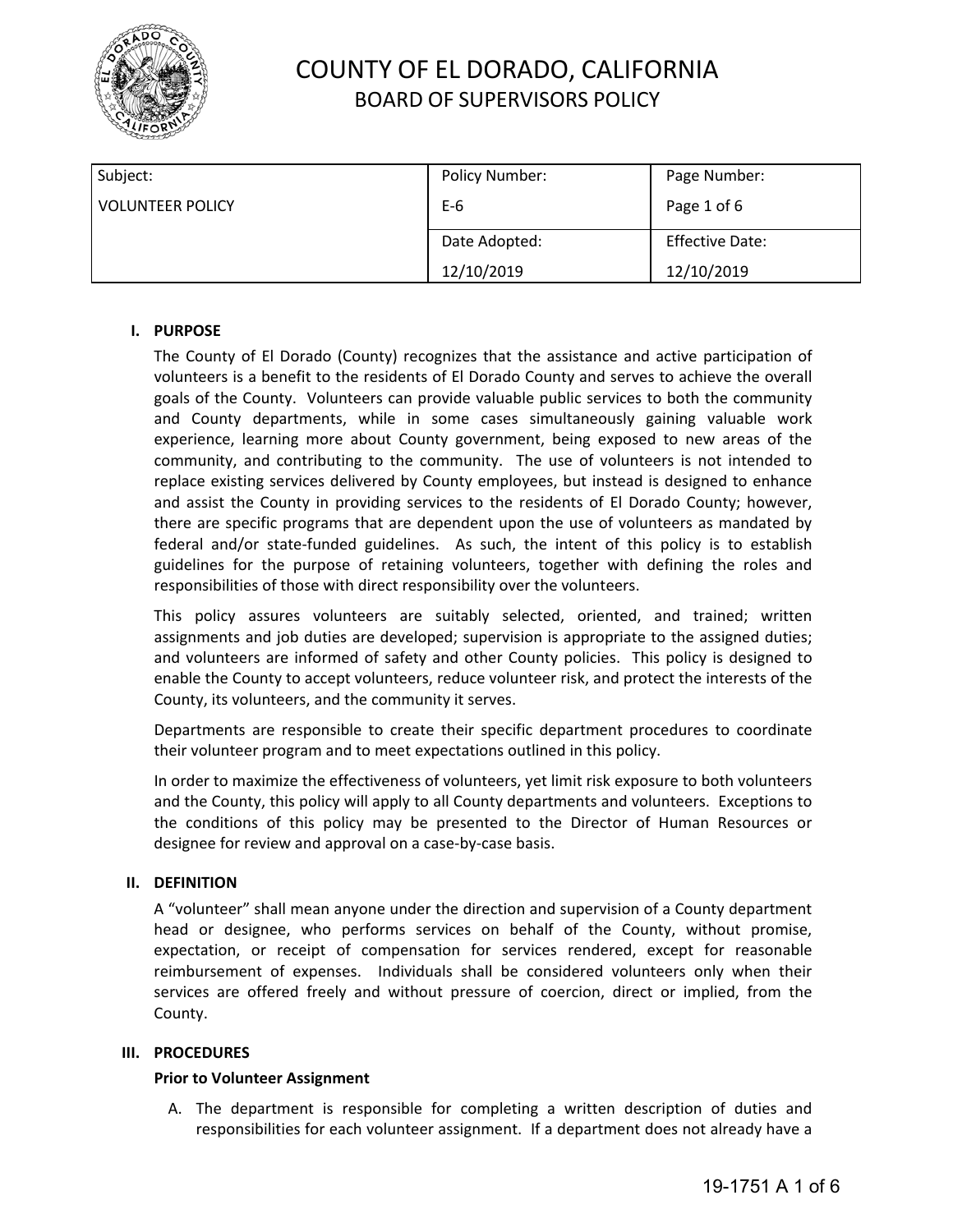

| Subject:                | Policy Number: | Page Number:           |
|-------------------------|----------------|------------------------|
| <b>VOLUNTEER POLICY</b> | $E-6$          | Page 2 of 6            |
|                         | Date Adopted:  | <b>Effective Date:</b> |
|                         | 12/10/2019     | 12/10/2019             |

written description, a sample Volunteer Assignment Description Form is provided on EDCNET.

B. Background checks for volunteers will be administered or waived consistent with the Board of Supervisors Policy E-4, Pre-Employment Background Check, and applicable law.

For departments not conducting in-house background investigations, the Department of Human Resources will initiate all background checks upon receipt of the Volunteer Application or necessary personal information of the volunteer. Departments should provide the information as soon as possible to allow for adequate clearance process time prior to starting the volunteer assignment.

- C. Volunteer assignments lasting 30 calendar days or more will require the following:
	- 1. All potential volunteers must submit a Volunteer Application to the department volunteer coordinator or designee for review. Should a department not have a Volunteer Application, a sample is provided on EDCNET.
	- 2. A criminal background check.
- D. Volunteer assignments lasting less than 30 calendar days will require:
	- 1. A criminal background check, unless waived by the Director of Human Resources.
	- 2. It is at the discretion of the department head or designee to require a Volunteer Application.
- E. Volunteers who do not agree to the screening methods (in part or whole) must be refused assignment.
- F. Cost of all screening methods will be the responsibility of the department.

#### **Upon Assignment**

- A. Volunteer assignments lasting less than 30 calendar days will require the Volunteer Agreement and Release document to be completed.
- B. Volunteer assignments lasting 30 calendar days or more require the following to be completed at the commencement of the volunteer assignment:
	- 1. The department shall schedule an orientation meeting between the assigned supervisor and the volunteer to provide the volunteer with an overview of the assignment, schedule, duties, and responsibilities.
	- 2. A volunteer packet provided to the volunteer to be completed by the volunteer which includes, but is not limited to, the following:
		- Written description of duties. See Section III-A.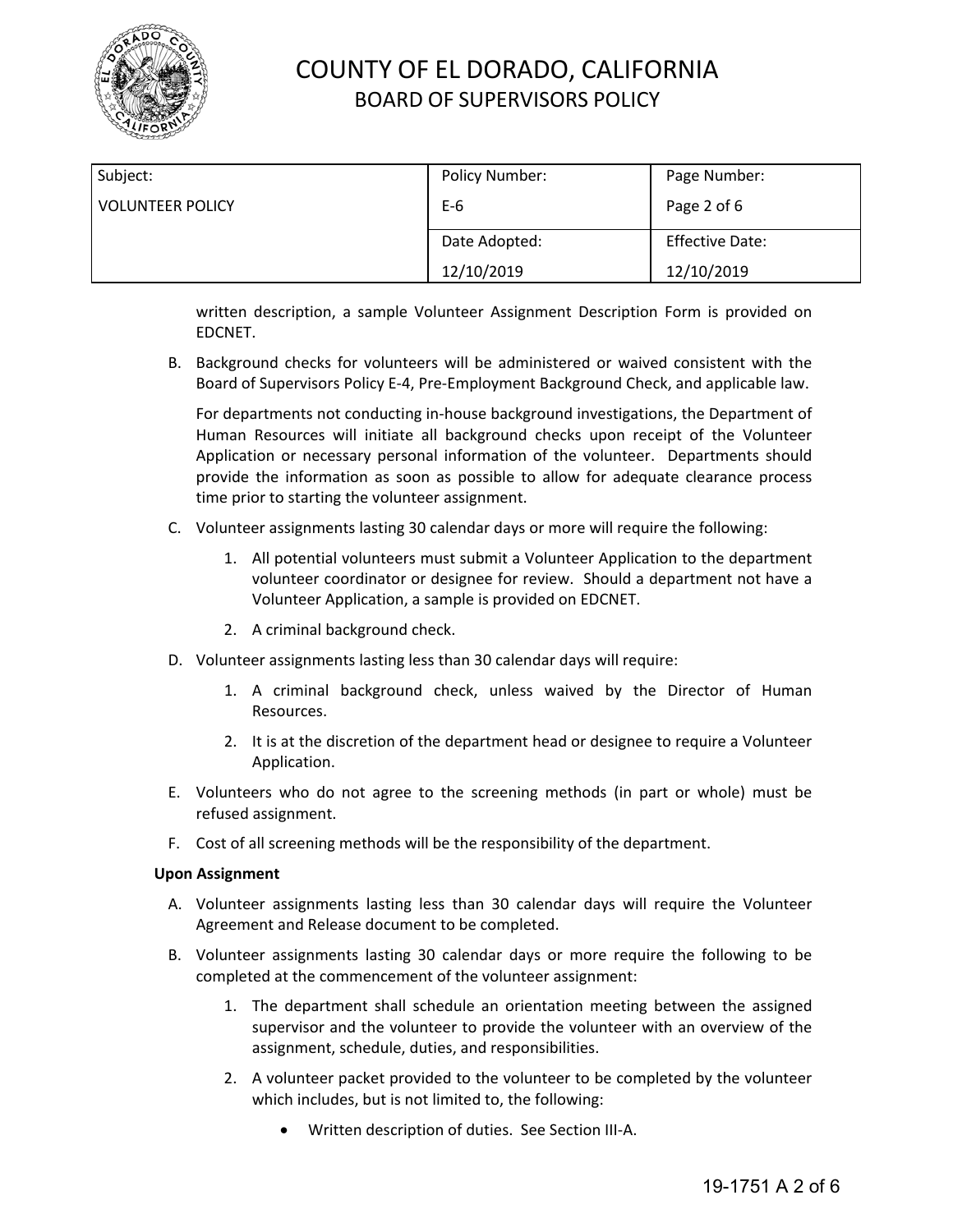

| Subject:                | Policy Number: | Page Number:           |
|-------------------------|----------------|------------------------|
| <b>VOLUNTEER POLICY</b> | $E-6$          | Page 3 of 6            |
|                         | Date Adopted:  | <b>Effective Date:</b> |
|                         | 12/10/2019     | 12/10/2019             |

- Volunteer Resources and Required Training/Forms document
- Volunteer Agreement and Release document
- Emergency Notification Form
- Volunteer Safety Orientation Checklist

### **Required Training**

- A. Volunteer assignments lasting less than 30 days and fewer than 100 hours in a calendar year (i.e., 12.5 working days) will not be required to complete the Human Resources specific training courses.
- B. For volunteer assignments lasting 30 days or 100 hours or more in a calendar year, the Department of Human Resources shall enroll the volunteer in mandatory County-wide training courses as determined by the department head or designee, and/or the Department of Human Resources.
	- 1. For online training courses, if the volunteer does not have an email address (County or personal), the Department of Human Resources will provide the training vendor's login information to the volunteer's supervisor.
	- 2. The department shall ensure the volunteer completes the mandatory Anti-Harassment training within 30 calendar days or the first 100 hours worked, whichever occurs first per Senate Bill No. 1343.
- C. Department-specific training and completion of said training will be the responsibility of the department.

### **Duration of Volunteer Assignment**

- A. All volunteer assignments and corresponding durations shall be determined by the department head. Volunteers who do not adhere to the County's rules and procedures or who fail to satisfactorily perform their volunteer assignment are subject to discontinuation of voluntary service. The department head shall have the authority to discontinue any volunteer's service within their department at any time, and shall advise the Department of Human Resources when the volunteer's service is discontinued. The department will be responsible for submitting to Human Resources the Exiting Volunteer form which can be found on EDCNET.
- B. Volunteers may resign from their volunteer position with the County at any time. It is requested however, that when possible, volunteers provide advance notice of their departure. The department will still be responsible for submitting an Exiting Volunteer form and sending it to Human Resources.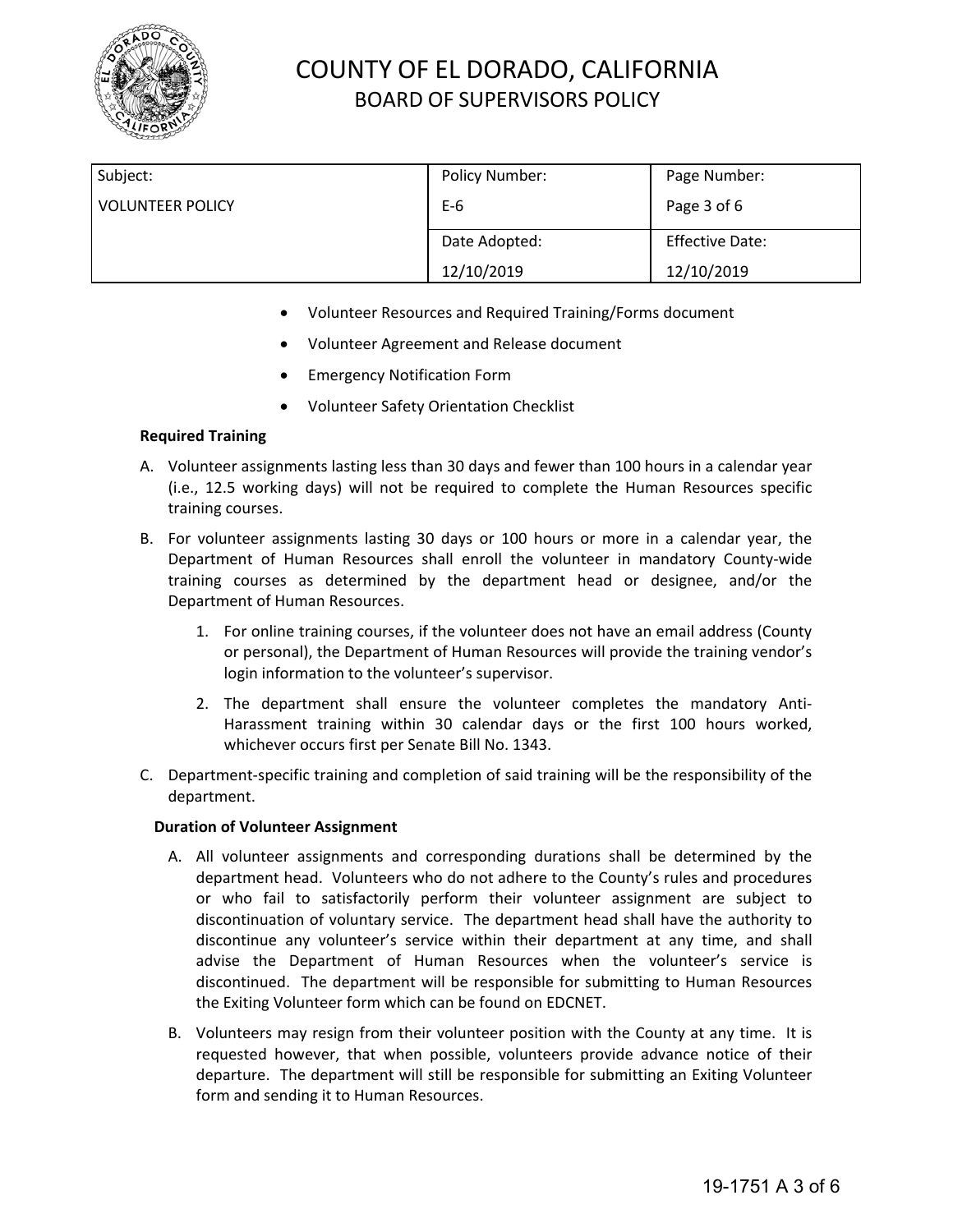

| Subject:                | Policy Number: | Page Number:           |
|-------------------------|----------------|------------------------|
| <b>VOLUNTEER POLICY</b> | $E-6$          | Page 4 of 6            |
|                         | Date Adopted:  | <b>Effective Date:</b> |
|                         | 12/10/2019     | 12/10/2019             |

### **IV. SPECIAL CONSIDERATIONS**

Department heads may allow minors or persons with disabilities to volunteer with certain restrictions:

- 1. Minors
	- a. Minors under 18 years of age must obtain a parent/legal guardian's written permission and signature to volunteer for the County.
	- b. Minors under 13 years of age must be accompanied by a parent/legal guardian to volunteer for the County.
- 2. At the discretion of the department head or designee, persons with disabilities may be required to be accompanied/monitored by a supervising or responsible party. Reasonable accommodations may be made for individuals on a case-by-case basis.

### **V. SUPERVISION AND PERFORMANCE**

- A. Each volunteer must have a clearly identified supervisor who is responsible for direct supervision. The supervisor shall be responsible for the day-to-day management and guidance of the work of the volunteer, and shall be available to the volunteer for consultation and assistance.
	- 1. Standards of performance shall be pursuant to department and County policies.
	- 2. Volunteers should receive formal or informal periodic reviews of their work. The purpose of the reviews is to provide ongoing feedback to the volunteer and to discuss any concerns the volunteer may have regarding the duties or project to which the volunteer is assigned.

#### **VI. DRIVING**

All volunteers operating a motor vehicle in the course and scope of County business must be legally qualified to operate vehicles and/or mobile equipment, and possess a valid driver's license. Prior to operating a motor vehicle in the course and scope of County business, the volunteer must complete an online driver training course from a Department of Human Resources approved vendor. All volunteers and department heads or designees must adhere to the County's Board of Supervisors Policy D-4, [Vehicle Use - Privately Owned and County](https://www.edcgov.us/Government/BOS/Policies/documents/d-4%20policy%20rev%204-11-17.pdf) [Owned Vehicles.](https://www.edcgov.us/Government/BOS/Policies/documents/d-4%20policy%20rev%204-11-17.pdf)

### **VII. SAFETY**

Each volunteer shall be capable of safely completing the work assigned according to the assignment description and/or direction provided by the assigned supervisor.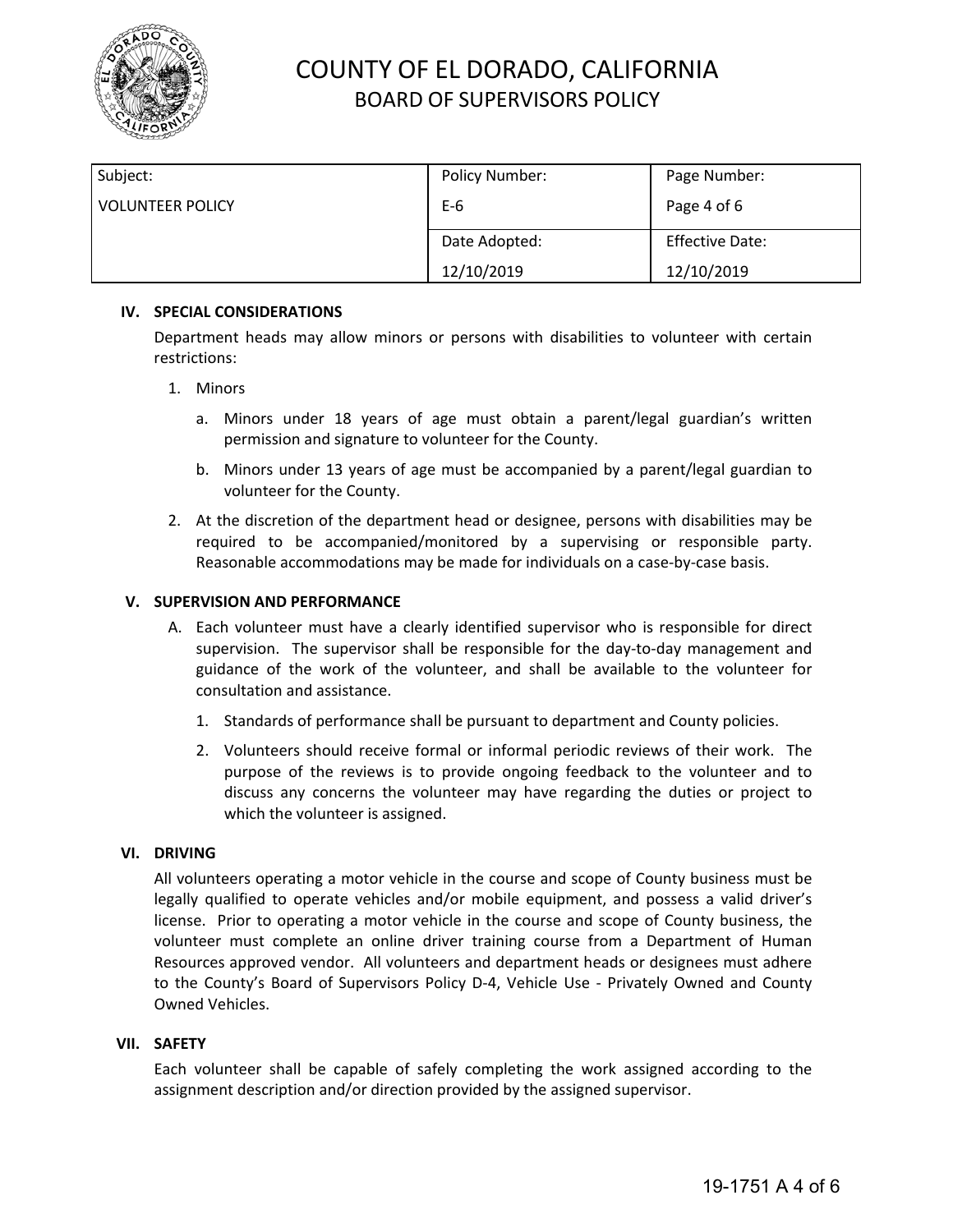

| Subject:                | Policy Number: | Page Number:           |
|-------------------------|----------------|------------------------|
| <b>VOLUNTEER POLICY</b> | $E-6$          | Page 5 of 6            |
|                         | Date Adopted:  | <b>Effective Date:</b> |
|                         | 12/10/2019     | 12/10/2019             |

#### **VIII. REIMBURSEMENT OF EXPENSES**

- A. Volunteers are eligible for reimbursement of reasonable expenses incurred while undertaking County business (this includes mileage reimbursement) in accordance with the County's Reimbursement Policy. Refer to Board of Supervisors Policy D-1, Travel.
- B. Prior approval must be sought and supervisor approval must be granted for any expenditure reimbursement.

### **IX. RECORDKEEPING**

All records pertaining to volunteer services shall be maintained by the department in accordance with the Department of Human Resources Retention Policy. The departments will maintain a record of current volunteers and their number of hours volunteering, and such will be provided to the Department of Human Resources - Risk Management Division upon request.

#### **X. PROHIBITIONS**

- A. In compliance with the Fair Labor Standards Act, no employee of the County shall serve as a volunteer in a department where he/she is currently employed or shall volunteer to perform the "same type of services" as those that the volunteer is employed by the County to perform.
- B. No volunteer shall be supervised by a member of the volunteer's immediate family as defined in the County's Personnel Rules, Section 1108, Nepotism.
- C. Access to any County facility shall only be allowed under the supervision of a County employee, unless otherwise approved by the department head. No volunteer shall be given keys to any County facility unless specifically authorized by the department head and the County's Facilities Division.
- D. Volunteers shall not:
	- 1. Enter into any contract on behalf of the County.
	- 2. Perform cash handling duties without the direct supervision of an assigned County employee.
	- 3. Work with hazardous materials or waste.
	- 4. Work with infectious or potentially infectious agents, including human blood, unless properly trained as determined by the department head or designee.
	- 5. Participate in media interviews without permission of the volunteer's supervisor.
- E. Any exception to the above requires approval from the Director of Human Resources or designee.